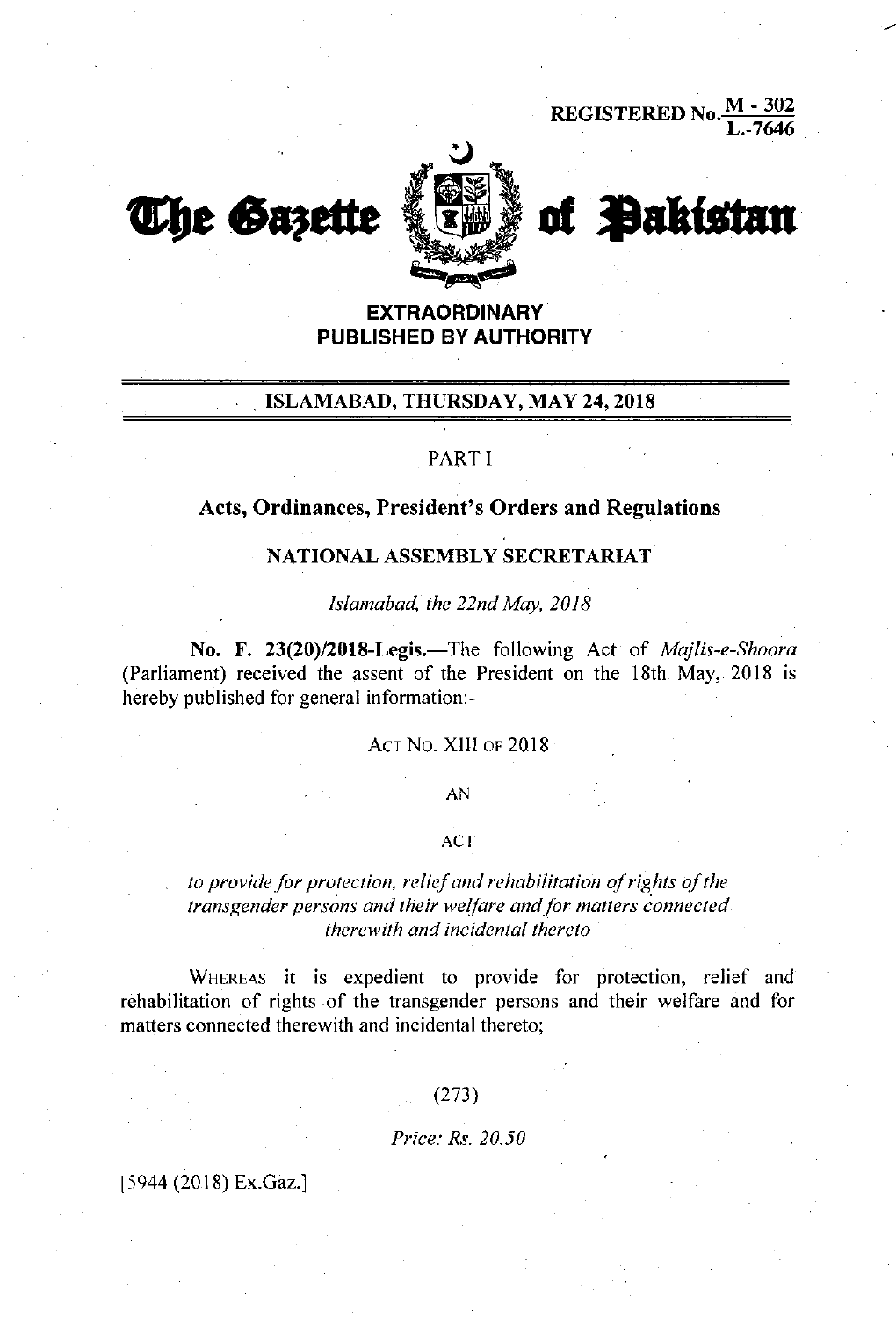It is hereby enz.cted as follows:-

## CHAPTER I

#### PRELIMINARY

Short title, extent and commencement. $-$  (1) This Act may be called the Transgender Persons (Protection of Rights) Act, 2018.

 $(2)$  It extends to the whole of Pakistan.

(3) It shall ccme into force at once.

2. **Definitions.** (1) In this Act, unless there is anything repugnant in the subject or context $--$ 

- (a) "Act" means the Transgender Persons (Protection of Rights) Act, 2018;
- (b) "CNIC" means Computerized National ldentity Card
- (c) "complainant" means a transgender person who has made <sup>a</sup> complain: on being aggrieved by an act of harassment;
- (d) "CRC" nreans Child Registration Certificate or B-Form;
- (e) "gender expression" refers to a person's presentation of his gender identity and the one that is perceived by others;
- (f) "gender identity" means a person's innermost and individual sense of self as male, female or a blend of both or neither that can correspord or not to the sex assigned at birth;
- (g) **"Govern ment"** means the Federal Government
- (h) "harassnrent" includes sexual, physical, mental and psychological harassment which means any aggressive pressure or intimidation intended :o coerce, unwelcome sexual advance, request for sexual favors or other verbal or written communication or physical conduct cf a sexual nature or sexually derneaning attitudes. causing interference with living, mobility or work performance or creating an intimidating, hostile or offensive work or living environment including the attempt to punish the complainant for refusal to comply with such requests or to bring forth the complaint;
- (i) "NADRA" Authority means the National Database and Registration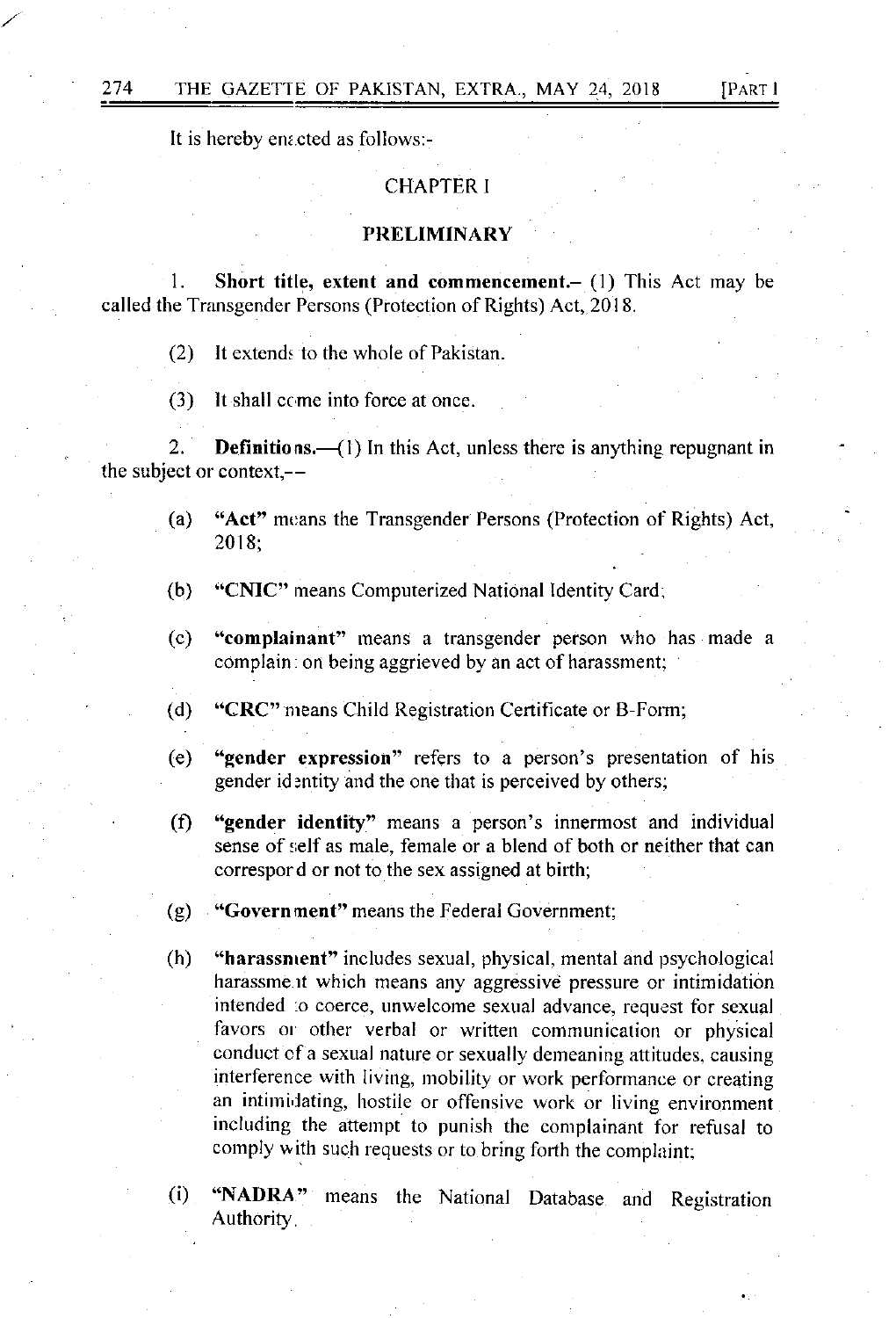## PART I] THE GAZETTE OF PAKISTAN, EXTRA., MAY 24, 2018 275

- $(i)$  "notification" means a notification published in the official Gazette;
- (k) 'PMDC" means The Pakistan Medical and Dental Council constituted under the PMDC Ordinance, 1962(XXXII of 1962);
- (l) "prescribed" means prescribed by rples made by the Government under this Act;
- (m) "rules" means the rules made under this Act; and
- (n) "transgender person" is a person who is---
	- (i) intersex (khusra) with mixture of male and female genital features or congenital ambiguities; or
	- (ii) eunuch assigned male at birth, but undergoes genital excision or castration; or
	- (iii) a transgender man, transgender woman, KhawajaSira or any person whose gender identity or gender expression differs from the social norms and cultural expectations based on the sex they were assigned at the time of their birth.

 $(2)$  A word or expression not defined in the Act shall have the same meaning as assigned to it in the Code of Criminal Procedure, 1898 (Act V of 1898) or The Pakistan Penal Code, I 860 (Act XLV of 1860)

### CHAPTER II

## RECOGNITION OF IDENTITY OF TRANSGENDER PERSON

3. Recognition of identity of transgender person. $-(1)$  A transgender person shall have a right to be recognized as per his or her selfperceived gender identity, as such, in accordance with the provisions of this Act.

(2) A person recognized as transgender under sub-sectiou (l) shall have a right to get himself or herself registered as per self-perceived gender identity with all government departments including, but not limited to, NADRA.

(3) Every transgender person, being the citizen of Pakistan, who has attained the age of eighteen years shall have the right to get himself or herself registered according to self-perceived gender identity with NADRA on the CNIC, CRC, driving licence and passport in accordance with the provisions of the NADRA Ordinance, 2000 (VIII of 2000) or any other relevant laws.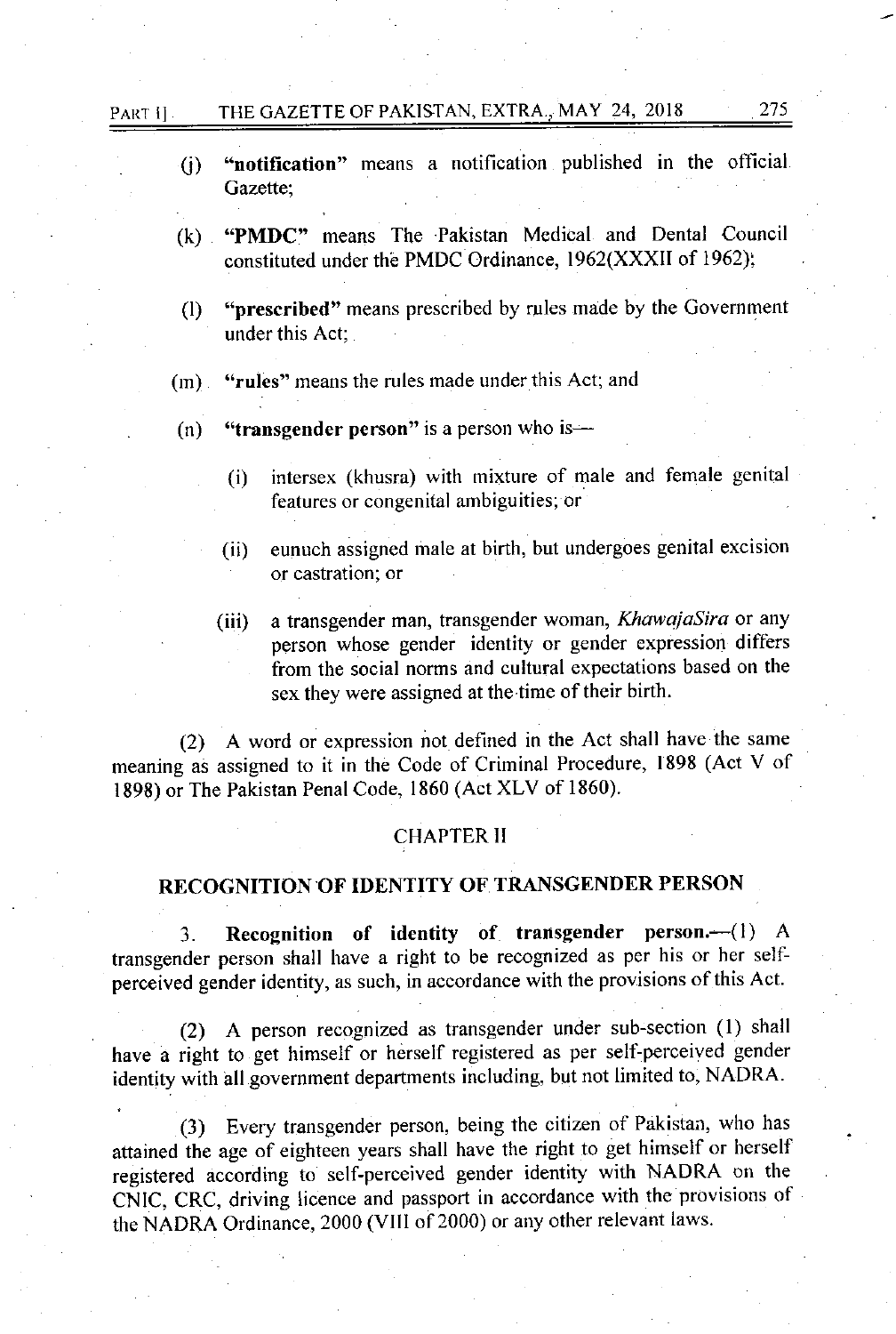A transgender person to whom CNIC has already been issued by  $(4)$ NADRA shall be allowed to change the name and gender according to his or her self-perceived identity on the CNIC, CRC, driving licence and passport in accordance with the provisions of the NADRA Ordinance, 2000 (VIII of 2000).

**[PART I** 

### **CHAPTER III**

## PROHIBITION OF CERTAIN ACTS

Prohibition against discrimination.- No person shall discriminate  $\blacktriangle$ against a transgender person on any of the following grounds, namely:—

- $(a)$ the denial or discontinuation of, or unfair treatment in, educational institutior s and services thereof;
- the unfair treatment in, or in relation to, employment, trade or  $(b)$ occupation;
- $(c)$ the denial of, or termination from, employment or occupation;
- $(d)$ the denial or discontinuation of, or unfair treatment in, healthcare services:

 $(e)$ the denial or discontinuation of, or unfair treatment with regard to, access to, or provision or enjoyment of use of any goods, accommodation, service, facility, benefit, privilege or opportunity dedicated to the use of general public or customarily available to the public:

- $(f)$ the denial or discontinuation of, or unfair treatment with regard to, right to movement, safe travel and use of public facilities of transportation;
- the denial or discontinuation of, or unfair treatment with regard to,  $(g)$ the right to reside, sale, purchase, rent or otherwise occupy or inherit any movable and immovable property:
- $(h)$ the denial or discontinuation of, or unfair treatment in, the opportunity to stand for or hold public or private office; or
- the denial of access to, removal from, or unfair treatment in,  $(i)$ government or private establishment, organizations, institutions, departments, centers in whose care, custody or employment a transgender person may be.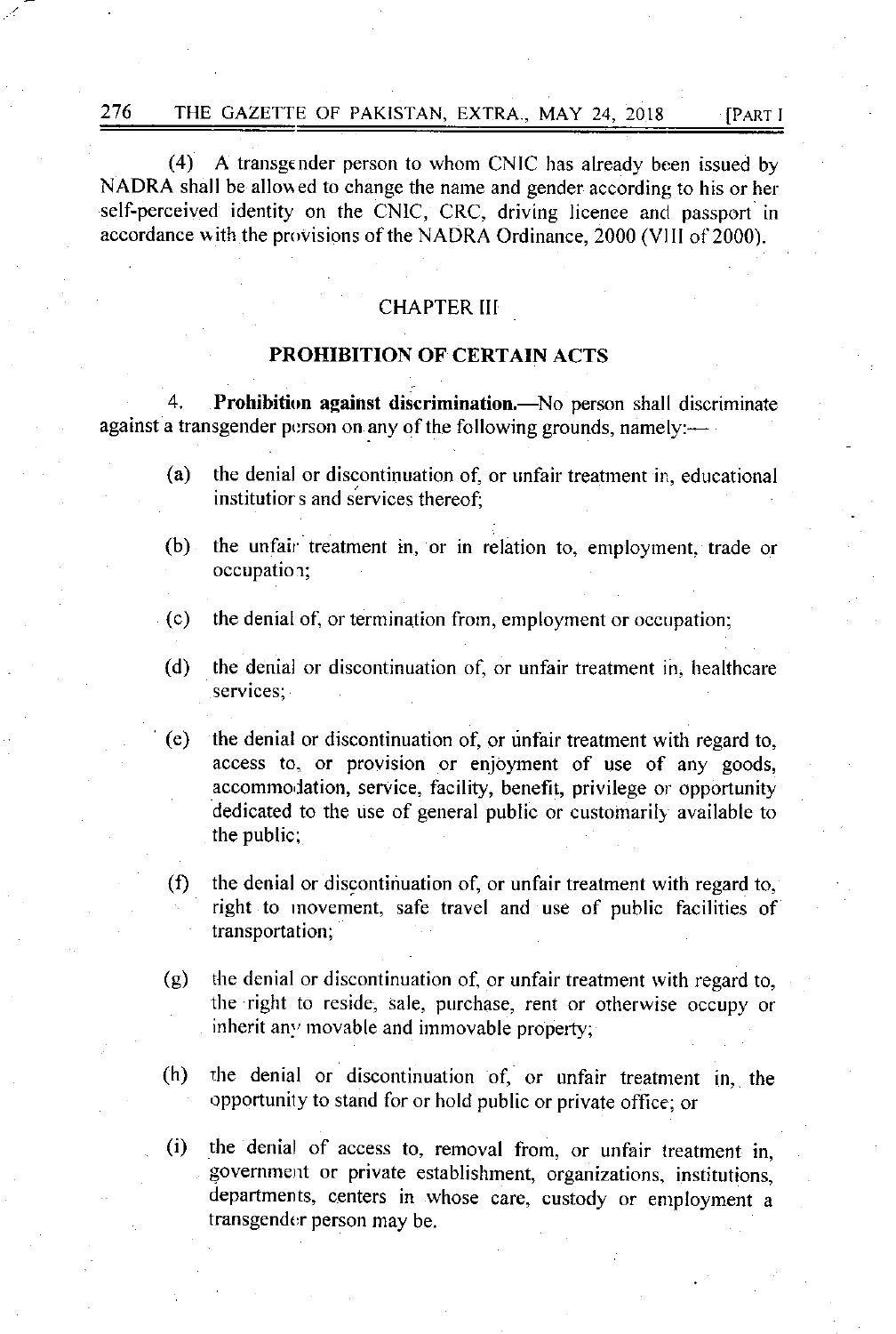### PART II THE GAZETTE OF PAKISTAN, EXTRA., MAY 24, 2018 277

5. Prohibition against harassment.—Harassment of transgender persons, as defined in this Act, both within and outside the home, based on their sex, gender identity and gender expression is prohibited.

### CHAPTER IV

## OBLIGATIONS BY THE GOVERNMENT

6. Obligations of the Government.-The Government shall take following steps to secure full and effective participation of transgender persons and their inclusion in society, namely:-

- (a) establish protection centers and safe houses to ensure the rescue, protection and rehabilitation of transgender persons in addition to providing medical facilities, psychological care, counseling and adult education to the transgender persons;
- (b) establish separate prisons, jails, confinement cells, etc for the transgender persons involved in any kind of offence or offences;
- (c) institute mechanisrns for the periodic sensitization and awareness of the public servants, in particular, but not limited to, law enforcement agencies and medical institutions, relating to the issues involving the transgender persons and the requirement of protection and relief of such persons;
- (d) formulate special vocational training programmes to facilitate, promote and support livelihood for transgender persons;
- (e) encourage transgender persons to start small business by providing incentives, easy loan schemes and grants; and
- (f) take any other necessary measures to accomplish the objective of this Act.

#### **CHAPTER V**

### PROTECTION OF RIGHTS OF TRANSGENDER PERSONS

7. Right to inherit. $\left( \frac{1}{1} \right)$  There shall be no discrimination against transgender persons in acquiring the rightful share of property as prescribed under the law of inheritance.

(2) The share of transgender persons shall be determined as per the gender declared on CNIC in accordance with the law of inheritance in Pakistan.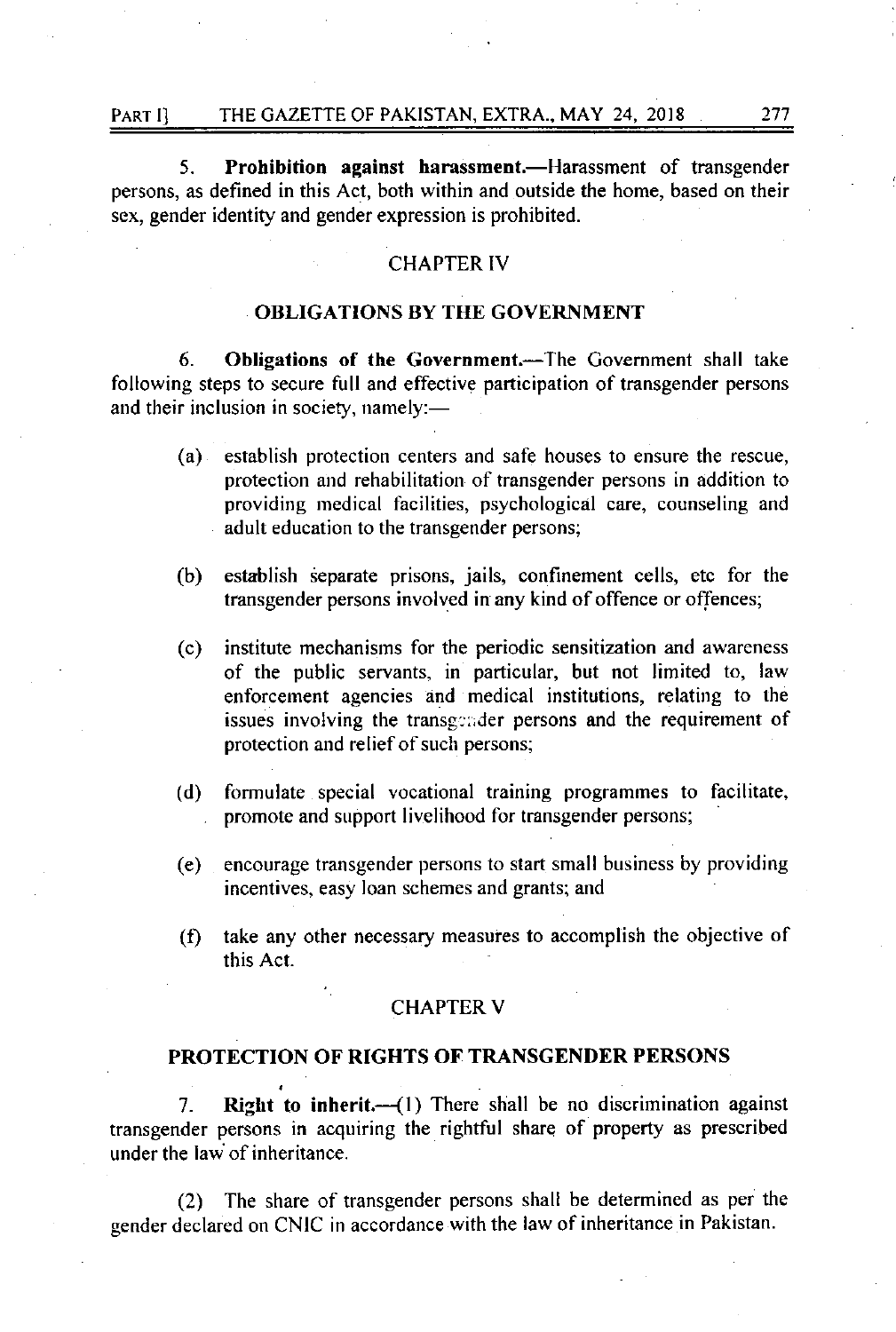(3) The share of inheritance for transgender persons will be as  $follows:$   $-$ 

- $(i)$  for transgender male, the share of inheritance will be that of man;
- (ii) for transgender female, the share of inheritance will be that of woman;
- (iii) for person who has both male and female or ambiguous characteristics, such as their state is difficult to determine upon birth, following shall apply: $-$ .
	- (a) upon reaching the age of eighteen years, if the person's selfperceived gender identity is transgender male, the share of inheritance will be that of man:
	- (b) upon reaching the age of eighteen years. if the person's self' perceived gender identity is transgender female, the share of inheritance will be that of woman:
	- (c) upon reaching the age of eighteen years. if the person's selfperceived gender identity is neither transgender man nor trarsgender woman, the share of inheritance will be an average of two separate distributions for a man and a woman; and
	- (d) below the age of eighteen years, the gender as determined by medical officer on the basis of predominant male or female features.

8. Right to education. $-$ (1) There shall be no discrimination against transgender persons in acquiring admission in any educational institutions, public or private, subject to fulfillment of the prescribed requirements.

(2) All educational institutions shall provide education and opportunities for sports, recreation and leisure activities without any discrimination and on an equal basis with others.

(3) The Government shall take steps to provide free and compulsory education to transgender persons as guaranteed under Article 25A of the Constitution of the Islemic Republic of Pakistan.

(4) It is unlawful for an institution, whether private or public, to discriminate against a person on the ground of person's sex, gender identity and gender expression, inc uding but not limited to, $-$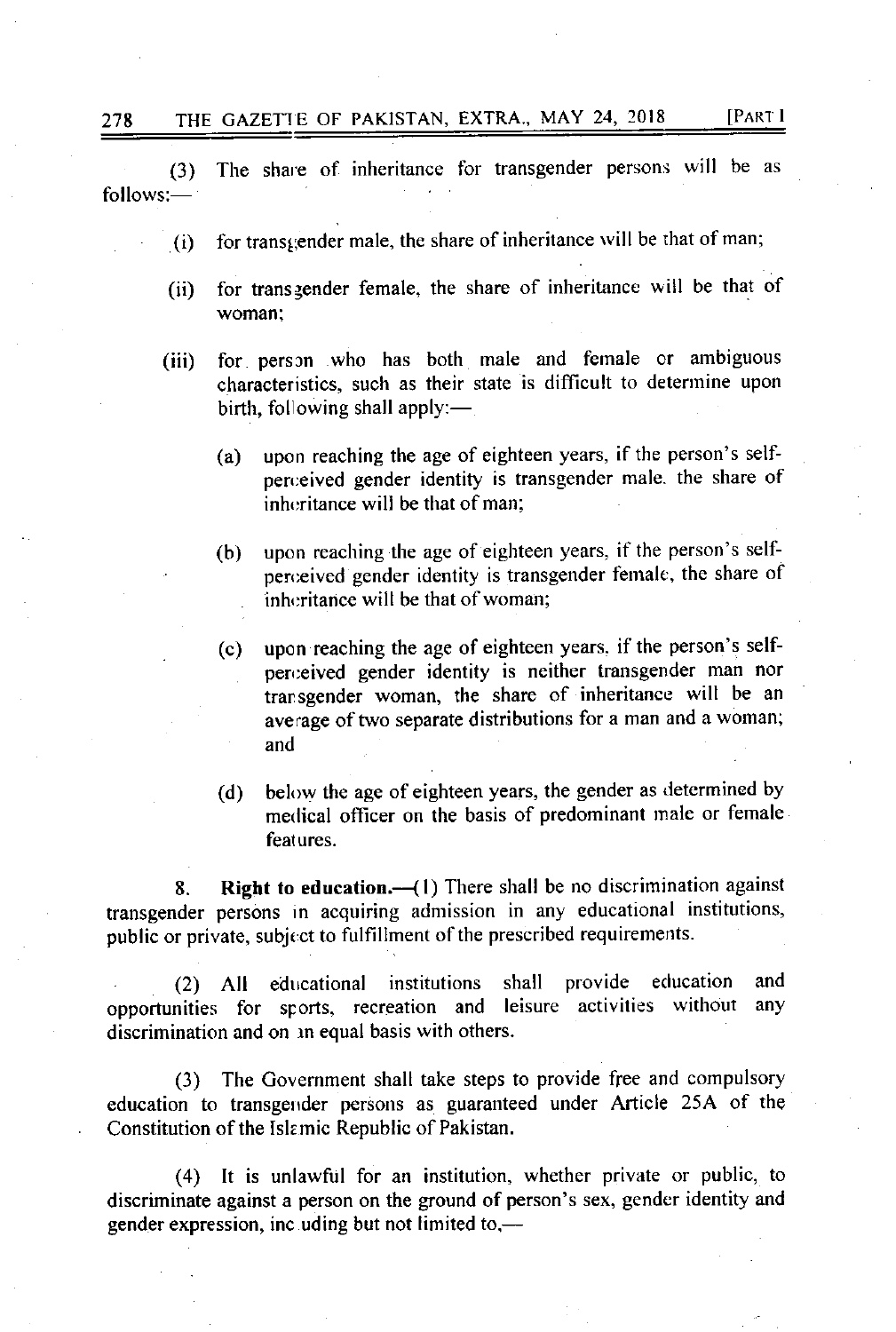#### PART I] THE GAZETTE OF PAKISTAN, EXTRA., MAY 24, 2018 279

- (a) in determining who should be offered admission; or
- (b) in the terms or conditions on which admission is offered: or
- (c) by denying the person's access, or limiting the person's access, to opportunities, training or to any other positive externalities associated with the education; or
- (d) by denying access to appropriate student facilities based on <sup>a</sup> person's sex, gender identity and expression.

9. Right to employment.- (1) The Government must ensure the right to enter into any lawful profession or occupation and to conduct any lawful trade or business for the transgender persons as guaranteed under Anicle 18 of the Constitution of the Islamic Republic of Pakistan.

(2) No establishment, institution, department, organization,. shall discriminate against any transgender person in any matter relating to employment including, but not limited to, recruitment, promotion, appointment. transfer and other related issues.

(3) It shall be unlawful for an employer to discriminate against an employee on the ground of his sex, gender identity or gender expression.—

- (a) in deterrnining who should be offered employment; or
- (b) in the terms or conditions on which employment is offered; or
- (c) by denying the employee access, or limiting the employee's access, to opportunities for promotion, transfer or training or to any other benefits associated with employment; or
- (d) by dismissing the employee; or
- (e) by subjecting the employee to any other detriment

10. Right to vote.—No transgender person shall be deprived of his right to cast a vote during national, provincial and local government elections:

Provided that the access to polling stations shall be determined according to the gender declared on the CNIC of a transgender person.

11. Right to hold public office.— $(1)$  There shall be no discrimination on the basis of sex, gender identity and gender expression for transgender persons if they wish to contest election to hold public office.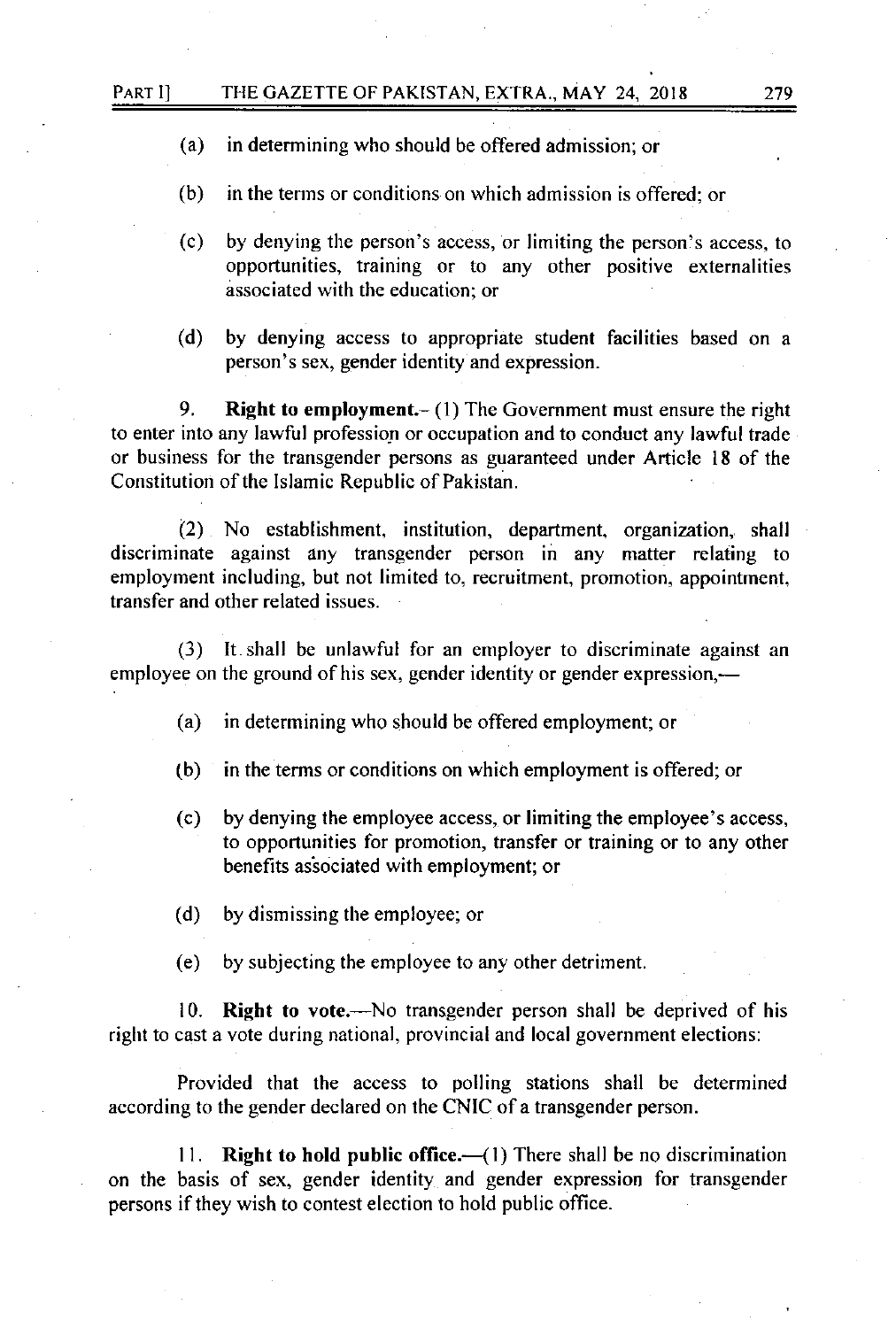280 THE GAZETTE OF PAKISTAN, EXTRA., MAY 24, 2018 [PART I

12. Right to health.-The Government shall take the following measures to ensure ion-discrimination in relation to transgender persons, namely:-

- (a) to review medical curriculum and improve research for doctors and nursing staff to address specific health issues of transgender persons in cooperation with PMDC;
- (b) to facilitate access by providing an enabling and safe environment for transgender persons in hospitals and other healthcare institutions and centers;
- (c) to ensure transgender persons access to all neccssary medical and psychological gender corrective treatment.

13. Right to assembly. $-(1)$  The Government must ensure thefreedom of assembly for transgender persons in accordance with Article 16 of the Constitution of the Islamic Republic of Pakistan.

(2) The Government must take steps to ensure appropriate safety measures for transgender persons.

(3) No discrimination shall be made on the basis of person's sex, gender identity and gender expression subject to reasonable restrictions imposed by law in the interest of public order.

14. Right of access to public places. $-(1)$  No transgender person shall be denied access to public places, places of entertainment or places intended for religious purpose solely on the basis of his sex, gender identity or gender expression.

(2) The Government must ensure transgender persons' access to public places in view of Arlicle 26 of the Constitution of the lslamic Republic of Pakistan.

(3) lt shall be unlawful to prevent transgender persons to access facilities available for access of general public and public places mentioned in sub-section (1).

15. **Right to property.** $-(1)$  No transgender person shall be denied right to purchase, sell, rent or lease property, household or tenancy on the basis of sex, gender identity or gender expression.

. (2) It shall be unlawful to discriminate any transgender person with regards to renting, su iletting or tenancy on the basis of his sex, gender identity or gender expression.